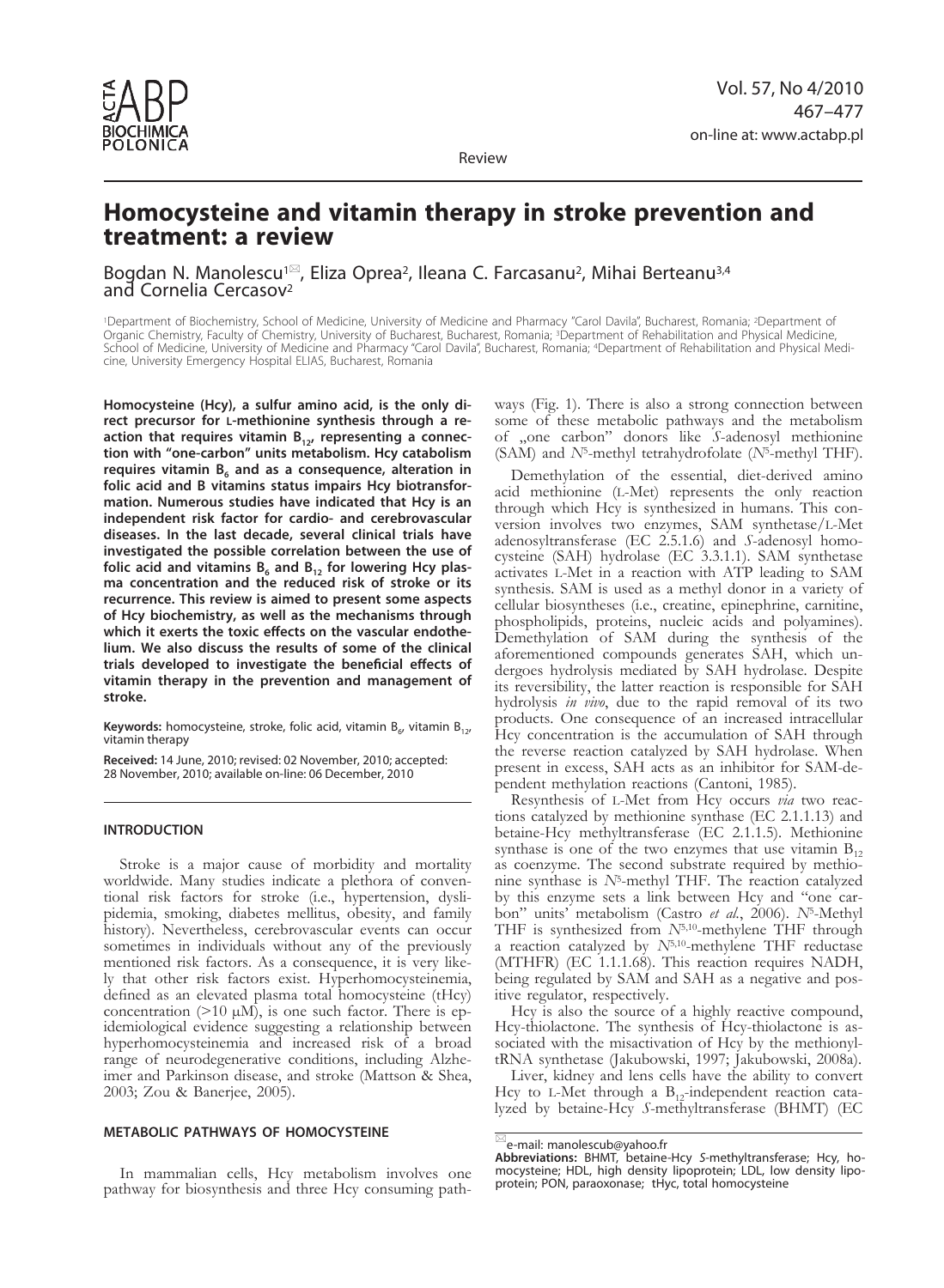



**Figure 1. Schematic overview of homocysteine metabolism and its relationship with folic acid and vitamins**  $B_6$  and  $B_{12}$  (modified from Lentz & Haynes, 2004)

|  |  |  |  |  |  | Table 1. Methods in use for total plasma homocysteine assay |  |
|--|--|--|--|--|--|-------------------------------------------------------------|--|
|--|--|--|--|--|--|-------------------------------------------------------------|--|

| Method                    | Observations                                                                                                                                                                                                                                                                                                                                               | References                                                                                                                                        |
|---------------------------|------------------------------------------------------------------------------------------------------------------------------------------------------------------------------------------------------------------------------------------------------------------------------------------------------------------------------------------------------------|---------------------------------------------------------------------------------------------------------------------------------------------------|
| Chromatography            | Liquid chromatography assays                                                                                                                                                                                                                                                                                                                               |                                                                                                                                                   |
|                           | HPLC, fluorescence detection<br>HPLC, UV spectrophotometric detection<br>HPLC, colorimetric detection<br>HPLC, electrochemical detection<br>LC-MS/MS                                                                                                                                                                                                       | (Sawula et al., 2008; Dai et<br>al., 2002)<br>(Glowacki & Bald, 2009)<br>(Badiou et al., 2009)<br>(Zhang & Pfeiffer, 2004)<br>(Kuhn et al., 2006) |
|                           | Gas chromatography assays                                                                                                                                                                                                                                                                                                                                  |                                                                                                                                                   |
|                           | GC-MS, electron ionization mode<br>GC-MS, flame photometric detection                                                                                                                                                                                                                                                                                      | (Windelberg et al., 2005)<br>(Kataoka et al., 1995)                                                                                               |
| Enzymatic assays          | assay using cystathionine $\beta$ -synthase<br>assay using methionine $\gamma$ -lyase from E. coli<br>assay using coupled enzymatic reactions (cystathionine β-lyase, lactate<br>dehydrogenase)<br>homocysteine a,y-lyase releases H <sub>2</sub> S which is converted to a fluorescent<br>chromophore through reaction with N,N-dibutyl phenylene diamine | (Martens et al., 2008)<br>(Chan et al., 2005)<br>(Roberts & Roberts, 2004)<br>(Tan & Hoffman, 2008)                                               |
| Combined assays           | conversion of Hcy to SAH followed by binding of SAH to a monoclonal<br>anti-SAH antibody:<br>fluorescence detection (Abbott ImxTM),<br>colorimetric detection using a second antibody coupled with peroxidase<br>(Bio-Rad EIA)                                                                                                                             | (Donnelly & Pronovost, 2000)<br>(Frantzen et al., 1998)                                                                                           |
| Capillary electrophoresis | assay using laser induced fluorimetric detection                                                                                                                                                                                                                                                                                                           | (Bayle et al., 2002)                                                                                                                              |
| Chemosensors              | complex of Ir (III); color change from orange to yellow; luminescence chan-<br>ge from deep red to green,<br>complex of Pt (II); luminescence change from green to orange                                                                                                                                                                                  | (Chen <i>et al.</i> , 2007)<br>(Huang <i>et al.</i> , 2009)                                                                                       |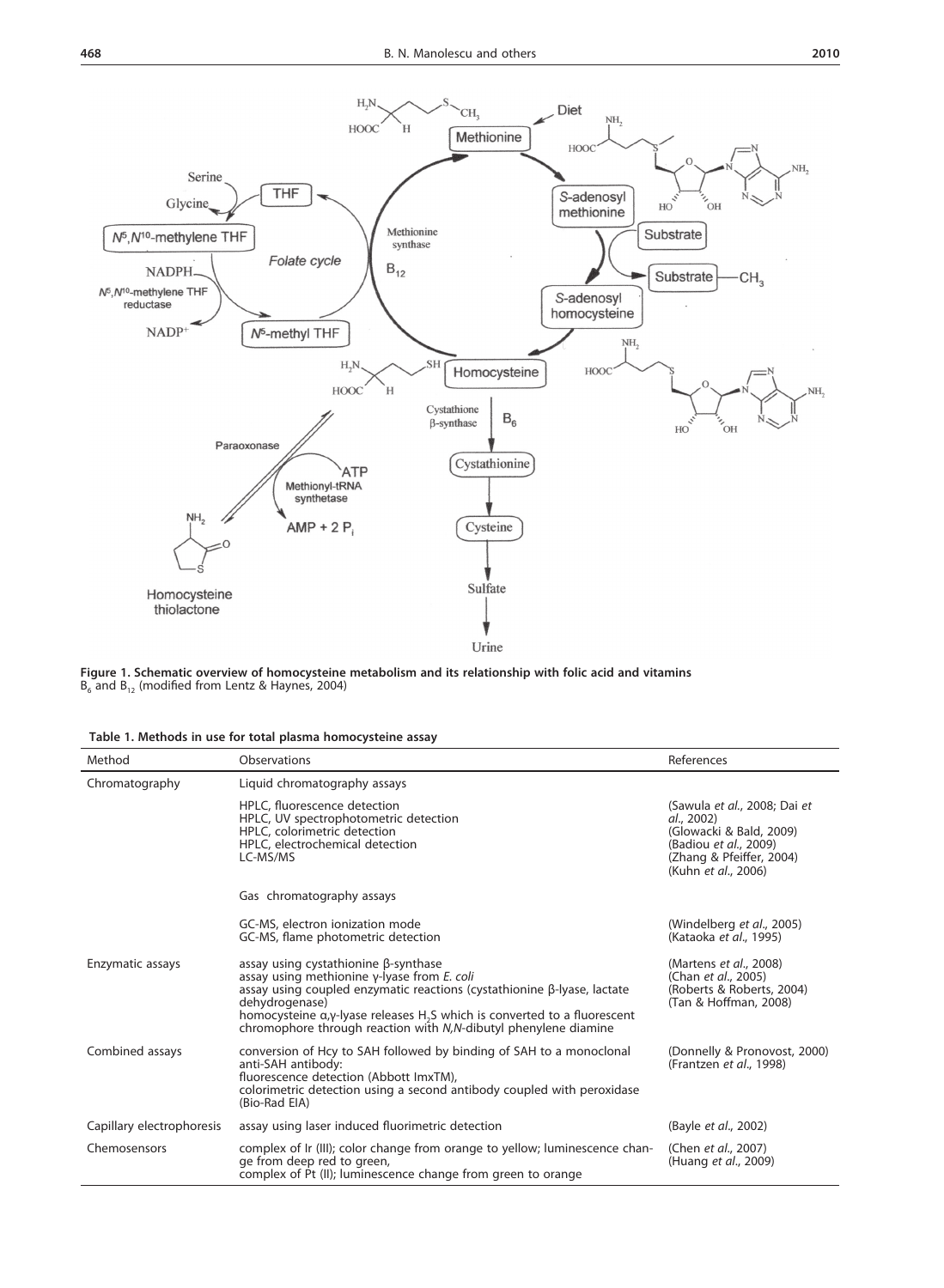| Method      | Detection system             | Characteristics of the method                    | Reference                    |
|-------------|------------------------------|--------------------------------------------------|------------------------------|
| <b>HPLC</b> | UV                           | cation exchange/reverse phase                    | (Jakubowski, 2002b)          |
|             | fluorescence                 | cation exchange<br>derivatization with OPA       | (Chwatko & Jakubowski, 2005) |
|             | fluorescence                 | reverse phase<br>derivatization with OPA         | (Mukai et al., 2002)         |
| GC/MS       | negative chemical ionization | derivatization with heptafluorobutyric anhydride | (Daneshvar et al., 2003)     |

OPA, *o*-phthalaldehyde

2.1.1.5) (Purohit *et al.*, 2007). This reaction requires dietary betain or betain synthesized from dietary or endogenous choline (Stipanuk, 2004). Central nervous system lacks BHMT, being thus dependent on folate and vitamin  $B_{12}$  for the conversion of Hcy to L-Met (Sunden  $et$ *al.*, 1997).

The main disposal pathway of Hcy is its transsulfura- tion to l-Cys. This process takes place primarily in the liver, kidney, small intestine and pancreas. The first reac- tion is a condensation between Hcy and l-Ser leading to cystathionine which is further hydrolyzed to l-Cys and α-ketobutyrate. These two reactions are catalyzed by the B<sub>6</sub>-dependent enzymes cystathionine-β-synthase (EC 4.2.1.22) and cystathionine-γ-lyase (EC 4.4.1.1), re-(EC 4.2.1.22) and cystathionine-γ-lyase (EC 4.4.1.1), respectively.  $\alpha$ -Ketobutyrate undergoes oxidative decar-<br>boxylation to propionyl~CoA, which is converted to succinyl~CoA entering in the Krebs cycle. The trans- sulfuration pathway is responsible for both l-Met ca- tabolism and sulfur atom transfer from l-Met to l-Ser, yielding l-Cys. l-Cys is a precursor for the synthesis of proteins, coenzyme A, and glutathione. Further catabolism of l-Cys gives rise to taurine and inorganic sulfate, both excreted through urine.

In conclusion, Hcy is central for some metabolic pathways: (i) resynthesis of SAH through reversal of SAH hydrolysis, (ii) remethylation to L-Met, and (iii) conversion to cystathionine.

### **Assessment of homocysteine and Hcy-thiolactone in biological samples**

There are several species of plasma Hcy: (i) free Hcy, (ii) protein-bound Hcy (S-linked, and N-linked), (iii) oxidized forms, and (iv) Hcy-thiolactone (Syardal *et al.*, 1986; Jakubowski, 2002a; 2008b). Under physiological conditions, less than 1 % of total Hcy is present in a free reduced form. About 10–20 % of total Hcy is present in different oxidized forms such as Hcy-Cys and homocystine, the Hcy dimer. The great majority (80–90 %) of plasma Hcy is N-linked and S-

linked to serum albumin and γ-globulins (Jakubowski, 2002a).

Total plasma Hcy (tHcy) is defined as the pool of free homocysteine, homocystine, Hcy-S-S-Cys disulfide, as well as protein N- and S-linked Hcy. Total Hcy is used as a predictive risk factor for cardiovascular events, the post stroke evolution, screening for inborn errors of me-<br>thionine metabolism, and as a supplementary test for vi-<br>tamin  $B_{12}$  deficiency.

Hcy can be assessed in blood collected in either the fasting or nonfasting state. A standard dinner (about 50 g protein content) induces a 1.15-fold increase of plasma Hcy concentration (Guttormsen *et al.*, 2004). To- tal Hcy concentration can be assessed in both plasma and serum samples, despite the fact that the latter give slightly higher values (Rasmussen & Moller, 2000). Plas- ma has to be isolated very quickly to avoid Hcy leakage from erythrocytes and leukocytes or else blood samples should be treated with a preservative (i.e., sodium fluo- ride, 3-deazaadenosine, citric acid) (Salazar *et al.*, 1999; Hansrani & Stansby, 2007), albeit preservatives may influence the assay of total Hcy (Refsum *et al.*, 2004).

Assessment of total Hcy concentration requires pretreatment of samples with a reducing agent (i.e., sodium borohydride, dithioerythritol, tris(2-carboxyethyl) phosphine) to reduce all disulfide bonds involving Hcy. This treatment does not release the N-linked Hcy, i.e. Hcy residues bound to ε-amino groups of protein lysine residues. This can be achieved only by protein hydrolysis in an acidic environment and at high temperature (Jakubowski, 2008b).

The methods used to assess Hcy level in different biological samples can be classified into chromatographic methods, enzymatic assays, and combined assays (enzymatic reaction followed by an immunoassay) (Refsum *et al.*, 2004). Plasma tHcy concentration can also be assessed through capillary electrophoresis with a suitable detection system. Very recently, assays based on addition of transition-metal complexes to carbonyl groups were developed (Chen *et al.*, 2007; Hung *et al.*, 2009). Most of the chromatographic methods require sample deri-

**Table 3. Methods in use for the assessment of protein-linked Hcy**

| Method             | Derivatization agent                        | Detection system   | Reference             |
|--------------------|---------------------------------------------|--------------------|-----------------------|
| HPLC $(C_{18}$ RP) | 2-chloro-1-methylpyridinium iodide          | UV                 | (Bald et al., 2000)   |
| HPLC $(C_{18}$ RP) | 4-fluoro-7-sulfamoyl-benzofurazan           | Fluorescence       | (Uji et al., 2002)    |
| HPLC (CE)          |                                             | UV multiwavelength | (Jakubowski, 2002a)   |
| HPLC (CE)          | o-phthaldialdehyde                          | Fluorescence       | (Jakubowski, 2008b)   |
| <b>HPLC</b>        | 7-fluoro-1,3-benzoxadiazole-4-sulfonate     | Fluorescence       | (Hortin et al., 2006) |
| <b>HPLC</b>        | 7-fluorobenzo-2-oxa-1,3-diazole-4-sulfonate | Fluorescence       | (Perna et al., 2006)  |

RP, reverse phase; CE, cation exchange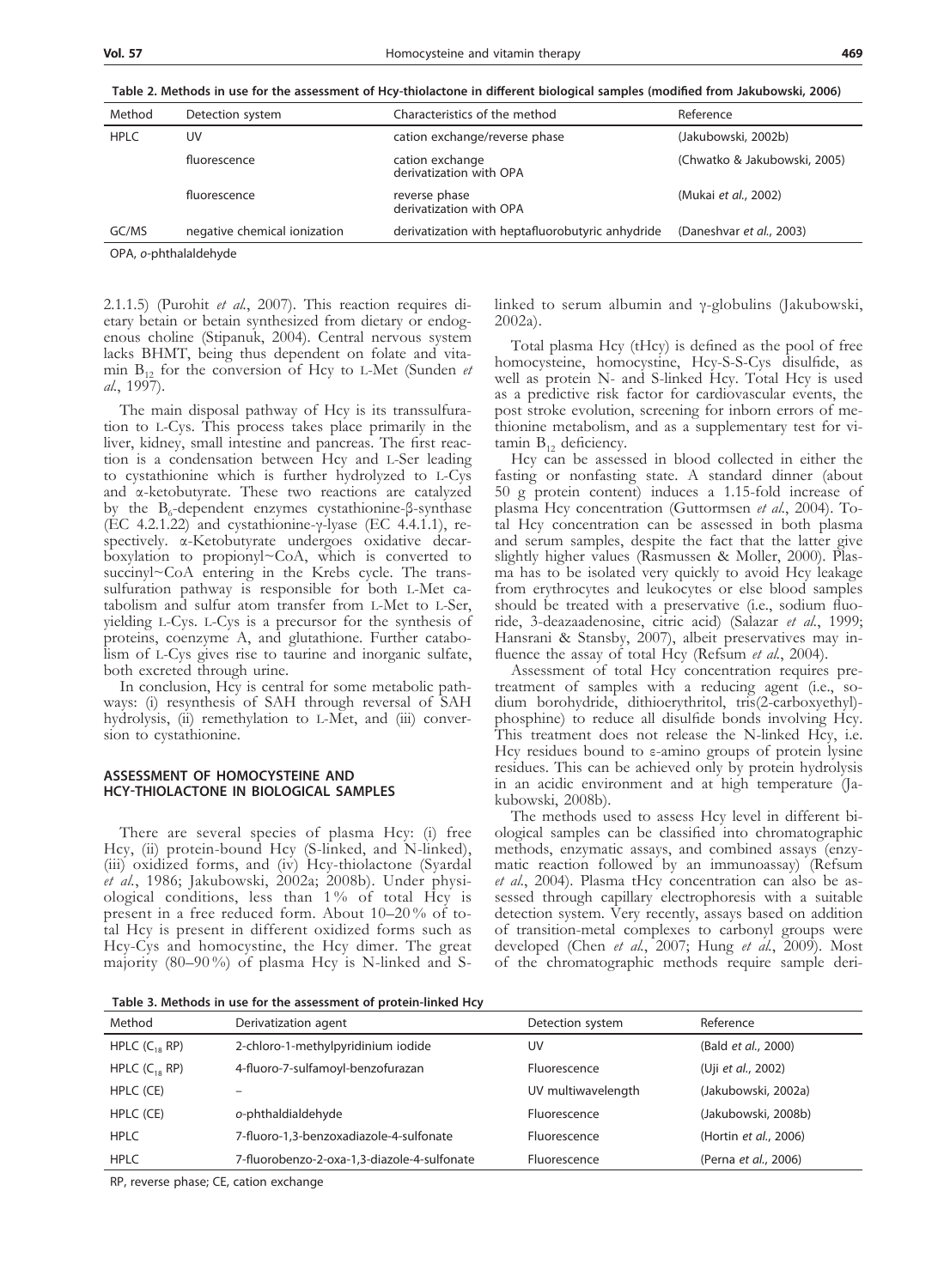| Plasma Hcy concentration                               | Deficiencies                                                                                                                                                                                                                                                                                                                                                                                                                                                               |
|--------------------------------------------------------|----------------------------------------------------------------------------------------------------------------------------------------------------------------------------------------------------------------------------------------------------------------------------------------------------------------------------------------------------------------------------------------------------------------------------------------------------------------------------|
| Severe hyperhomocysteine-<br>mia<br>$(>100 \mu M)$     | qenetic deficiency of cystathionine β-synthase (Hcy $\approx$ 500 μmol/L)<br>genetic deficiency of N <sup>5,10</sup> -methylene tetrahydrofolate reductase<br>genetic defect impairing vitamin $B_{12}$ absorption                                                                                                                                                                                                                                                         |
| Moderate hyperhomocyste-<br>inemia<br>$(30-100 \mu M)$ | dietary moderate vitamin $B_{12}$ , deficiency<br>dietary severe folate deficiency<br>genetic deficiency of $N^{5,10}$ -methylene tetrahydrofolate reductase<br>renal failure<br>atrophic gastritis<br>medication (nitric oxide, L-DOPA)                                                                                                                                                                                                                                   |
| Mild hyperhomocysteinemia<br>$(10-30 \mu M)$           | genetic deficiency of $N^{5,10}$ -methylene tetrahydrofolate reductase (polymorphism C677T)<br>dietary vitamin B, deficiency<br>diabetes, hypothyroidism, malignancies, atrophic gastritis, renal transplantation<br>daily habits (smoking, alcohol and coffee consumption)<br>medication (niacin, fibrates, methotrexate, isoniazid, levodopa, theophylline, phenytoin, nitric oxide,<br>trimethoprim, anticonvulsants, metformine, azauridine, androgens, cyclosporin A) |

**Table 4. Causes of increased plasma tHcy (modified from Lentz & Haynes, 2004; Brosnan** *et al.***, 2004; Pezzini** *et al.***, 2007; Bottiglieri, 2005)**

vatization. The derivatization is made either before the passage of the sample through the column, or after this step. The derivatization agents are classified depending<br>on the detection system used: (1) 2-chloro-1-methylpyridinium iodide (UV spectrophotometric detection), (2) ninhydrin, 2-chloro-1-methylquinolinium tetrafluoroborate (visible spectrophotometric detection), (3) monobro-<br>mobimane, *o*-phthaldialdehyde, halogensulfonyl benzo-<br>furazans, iodoacetamidofluoresceine (spectrofluorimetric detection) (Bald *et al.*, 2000; Ubbink, 2000; Fermo & Paroni, 2000; Bayle *et al.*, 2002; Glowacki & Bald, 2009; Ichinose *et al.*, 2009). Alternatively, an electrochemical detection system, not needing derivatization, can be used (Martin *et al.*, 1999; Houze *et al.*, 2006). Table 1 sum-<br>marizes aspects concerning the methods used to assess total plasma Hcy concentration. Different methods are available for the assessment of Hcy-thiolactone in bio- logical samples (plasma, urine) (Table 2). The assessment of protein-linked Hcy requires also a different approach (Table 3).

## **Determinants of plasma tHcy concentrations**

Plasma tHcy levels are influenced by genetic, physiologic (age, sex) and lifestyle factors, and various pathologic conditions (De Bree *et al.*, 2002). The physiological range of plasma total Hcy is defined as the 2.5th to 97.5th percentile interval for the analyzed group (Lentz & Haynes, 2004). This corresponds to a lower limit of 5 µM, while the upper limit varies considerably between laboratories and different populations. As in the case of other biochemical parameters, for Hcy also its own reference interval should be established taking into account the influence of different non-modifiable and modifiable factors. The relationship between different factors and plasma Hcy concentration is beyond the aim of this review as there are several excellent reviews dealing with this subject (De Bree *et al.*, 2002; Pezzini *et al.*, 2007).

# **Hyperhomocysteinemia**

The term "hyperhomocysteinemia" does not define a pathological condition. It is rather used to describe a biochemical abnormality which can be a direct conse- quence of various pathological conditions. Plasma Hcy concentration could represent a gradual indicator of the risk for cardiovascular disease (Lentz & Haynes, 2004). Thus, every increase of 2.5  $\mu$ M in plasma Hcy can be associated with an increase of stroke risk of about 20% (Clarke *et al.*, 2002). Moreover, plasma tHcy levels above 20 µM are associated with a nine-fold increase of the myocardial infarction and stroke risk when compared to concentrations below 9 µM (Nygard *et al.*, 1997).

Certain drugs (adenosine analogues, D-penicillamine, *N*-acetylcysteine, estrogens, tamoxifen, betaine) decrease blood Hcy concentration through different mechanisms (i.e., remethylation stimulation, inhibition of SAH hydrolase activity) (Pezzini *et al.*, 2007).

## **Mechanisms of homocysteine toxicity**

Over the years, several theories concerning the toxic- ity of Hcy have been elaborated, but despite the efforts, none does to completely explain the toxicity of this compound.

One of the first hypotheses suggested that hydrogen peroxide formed as a byproduct in metal ion-catalyzed redox reactions involving the thiol group of Hcy was re- sponsible for the toxicity of this compound. The major drawback of this hypothesis was the fact that l-Cys is not a risk factor for vascular disease, despite its 20- to 30-fold higher concentration than that of Hcy (Jacobsen, 2000). Moreover, the amount of hydrogen peroxide produced with the participation of Hcy is very low and its formation is possible only in the presence of transition metal ions as catalysts (Zappacosta *et al.*, 2001).

A more recent theory suggests that Hcy toxicity is a consequence of covalent binding of this compound to proteins, thus modifying their functions (Fig. 2). The process is called homocysteinylation and can be either Shomocysteinylation, when Hcy binds through a disulfide bond to a free protein sulfhydryl residue, or N-homocysteinylation, when Hcy binds through an amide bond to an ε amino group of a protein lysine residue.

Hcy binds through a disulfide bond to fibronectin, an-<br>nexin II, and intracellular metallothionein, among other intracellular proteins (Majors *et al.*, 2002; Hajjar *et al.*, 1998; Barbato *et al.*, 2007). S-Homocysteinylation of the first two proteins results in inhibition of fibronectin-fi-<br>brin interaction and annexin II-tissue plasminogen acti-<br>vator interaction, respectively. One of the plasma pro-<br>teins that is subject to modification through ho deposition of this protein, as seen in familial amyloid polyneuropathy. Homocysteinylation of metallothionein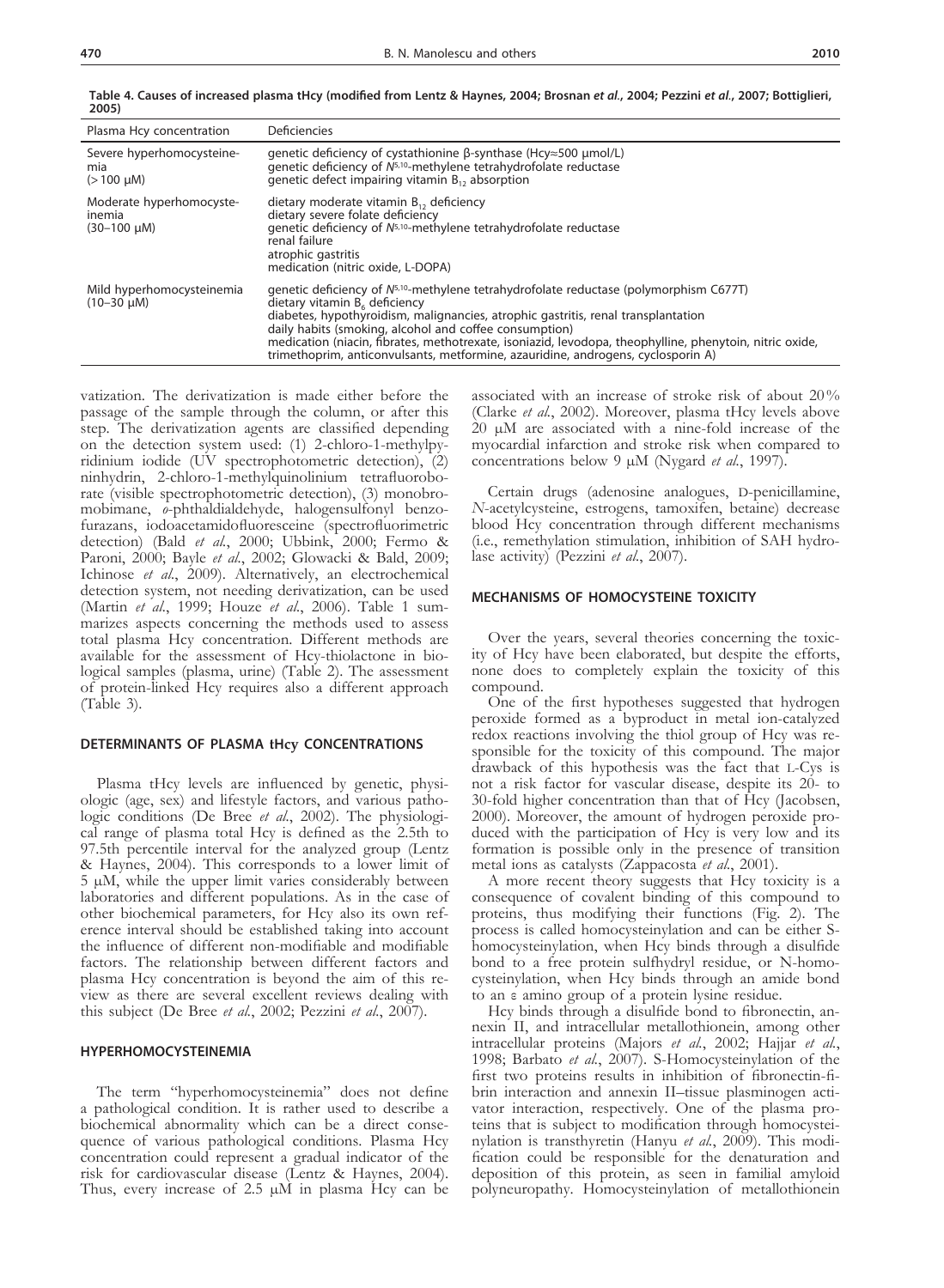

**Figure 2.** *S***- and** *N***-homocysteinylation of proteins by homocysteine and homocysteine thiolactone, respectively**

could be responsible for redox imbalance. Generally, Shomocysteinylation alters the function of biomolecules through: (i) inactivation of potentially active free thiol groups, and (ii) alteration of redox potential of a protein molecule.

N-Homocysteinylation is a consequence of the high reactivity of Hcy-thiolactone towards free amino functions, especially the ε amino group of lysine residues from proteins (Jakubowski, 1997; 1999). *In vivo*, Hcythiolactone targets and modifies blood albumin, hemoglobin, immunoglobulins, LDL, HDL, transferrin, antitrypsin, and fibrinogen (Jakubowski, 2002a; 2008a). Also, Hcy-thiolactone acts as an inhibitor of Na+/K+-ATP-ase from the cortex, hippocampus, and brain stem of rats, affecting the membrane potential with deleterious effects for neurons (Rasic-Markovic *et al.,* 2009).

Elevated plasma levels of both Hcy-thiolactone and proteins modified through N-homocysteinylation are a direct consequence of either genetic defects in Hcy me- tabolism or a methionine-rich diet (Brosnan *et al.*, 2004; Jakubowski *et al.,* 2009). Spiroski *et al.* (2008) showed that methylenetetrahydrofolate reductase (*MTHFR-677* and *MTHFR-1298*) genotypes and haplotypes can be correlated with increased tHcy plasma levels in patients with occlusive artery disease and deep venous thrombosis.

Plasma concentration of proteins modified through N-homocysteinylation ranges between 0.35 and 0.51 µM (Jakubowski *et al.,* 2008). However, in pathological conditions the plasma concentration of these proteins ranges from a two-fold elevation (renal failure) up to a 24–30 fold elevation (genetic defects of *MTHFR* and cystathionine β-synthase) (Perna *et al.*, 2006).

Generally, N-homocysteinylation alters the function of proteins through (i) introduction of new free thiol groups, and (ii) inactivation of free amino groups, affecting the overall redox potential of proteins. Moreover, it has been found that proteins modified through N-homocysteinylation can act as neoantigens, triggering activation of the inflammatory response, a key component in atherogenesis, atherotrombosis and stroke etiology (Undas *et al.*, 2004). Also, these neoan-<br>tigens induce an autoimmune response, the concentra-<br>tion of autoantibodies being higher in some patholog-<br>ical conditions (i.e., cerebrovascular disease, renal f situation could explain, at least in part, the association of hyperhomocysteinemia with certain stroke subtypes such as small vessel disease, large vessel disease, and primary intracerebral hemorrhage (Eikelboom *et al.*, 2000; Li *et al.*, 2003; Perini *et al.*, 2005). It has been hypothesized that N-homocysteinylated proteins ex-

posed at the luminal face of endothelial cells are recognized by specific antibodies, the neoantigen-autoantibody interaction leading to activation of circulating macrophages, which become responsible for repeated vascular endothelium damage. Moreover, Hcy-thiolac- tone impairs the ability of the vascular endothelium to regenerate itself through direct inhibition of lysyl oxidase, which is responsible for the correct cross-linking of collagen and elastin in the arterial wall (Liu *et al.*, 1997; Raposo *et al.*, 2004).

One mechanism of protection from N-homocysteinylation is through the action of the enzyme called paraoxonase 1 (PON1, EC 3.1.8.1). PON1, a calciumdependent enzyme synthesized by the liver, is a major component of plasma HDL particles, responsible for the antioxidant protection of LDL particles. For PON1, three enzymatic activities have been described: paraoxonase, arylesterase and lactonase (Billecke *et al.*, 2000). The paraoxonase activity is the ability of the enzyme to hydrolyze different organophosphate compounds (paraoxon, diazoxon, soman, sarin). The arylesterase activity is evaluated using phenylacetate as a substrate, while lac- tonase activity is evaluated using different aromatic lactones (i.e., dihydrocoumarin, 2-coumaranone, homogentisic acid lactone). It is believed that under physiological conditions, the lactonase activity prevails, one of the enzyme's *in vivo* substrate being Hcy-thiolactone. PON1 has the ability to hydrolyze Hcy-thiolactone, this activity being a major determinant of plasma N-homocysteinylated protein concentration (Jakubowski, 2000; Perla-Kajan & Jakubowski, 2010). It was found that both *in vitro* and *in vivo* the lactonase activity of PON1 negatively correlates with N-homocysteinylated protein concentration. Impairment of the PON1 Hcy-thiolactonase activity is responsible, at least in part, for the severity of cardio- vascular disease in subjects with coronary artery disease (Koubaa *et al.*, 2009). Thus, due to the lactonase/Hcythiolactonase activity of PON1, HDL particles could prevent post-translational modification of LDL apopro- teins through N-homocysteinylation.

Another report suggests that Hcy exerts its toxicity through induction of endoplasmic reticulum (ER) stress. Increased intracellular Hcy concentration is associated with both alteration of redox balance and post-translational protein modifications through N- and S-homocysteinylation. ER is very sensitive to intracellular Hcy or Hcy metabolites' accumulation due to a local redox imbalance and  $Ca^{2+}$  release. As a consequence of the local redox imbalance, proteins misfold, initiating an ER stress response (Chigurupati *et al.*, 2009) that triggers the expression of different chaperone proteins, growth arrest and apoptosis (Outinen *et al.*, 1999; Zhang *et al.*, 2001). Intracytoplasmic accumulation of calcium has deleterious effects leading to excessive ATP consumption as cells try to pump Ca2+ out, and also activates a series of enzymes such as calpain, phospholipase  $A_2$ , nitric oxide synthase etc.

The effect of high plasma Hcy concentration on gene expression is dual. Transcription of the gene coding for glutathione peroxidase-1 (GPx1) is down regulated by Hcy (Lubos *et al.*, 2007). Moreover, Hcy downregulates endothelial heparane sulfate with subsequent decrease of extracellular membrane-bound superoxide dismutase present at the luminal face of the endothelium and as a consequence, the endothelium becomes exposed to del-<br>eterious effects of O<sub>2</sub><sup>•</sup> (Yamamoto *et al.*, 2000). Other studies suggest that Hcy induces the expression of su- peroxide dismutase in endothelial cells leading to con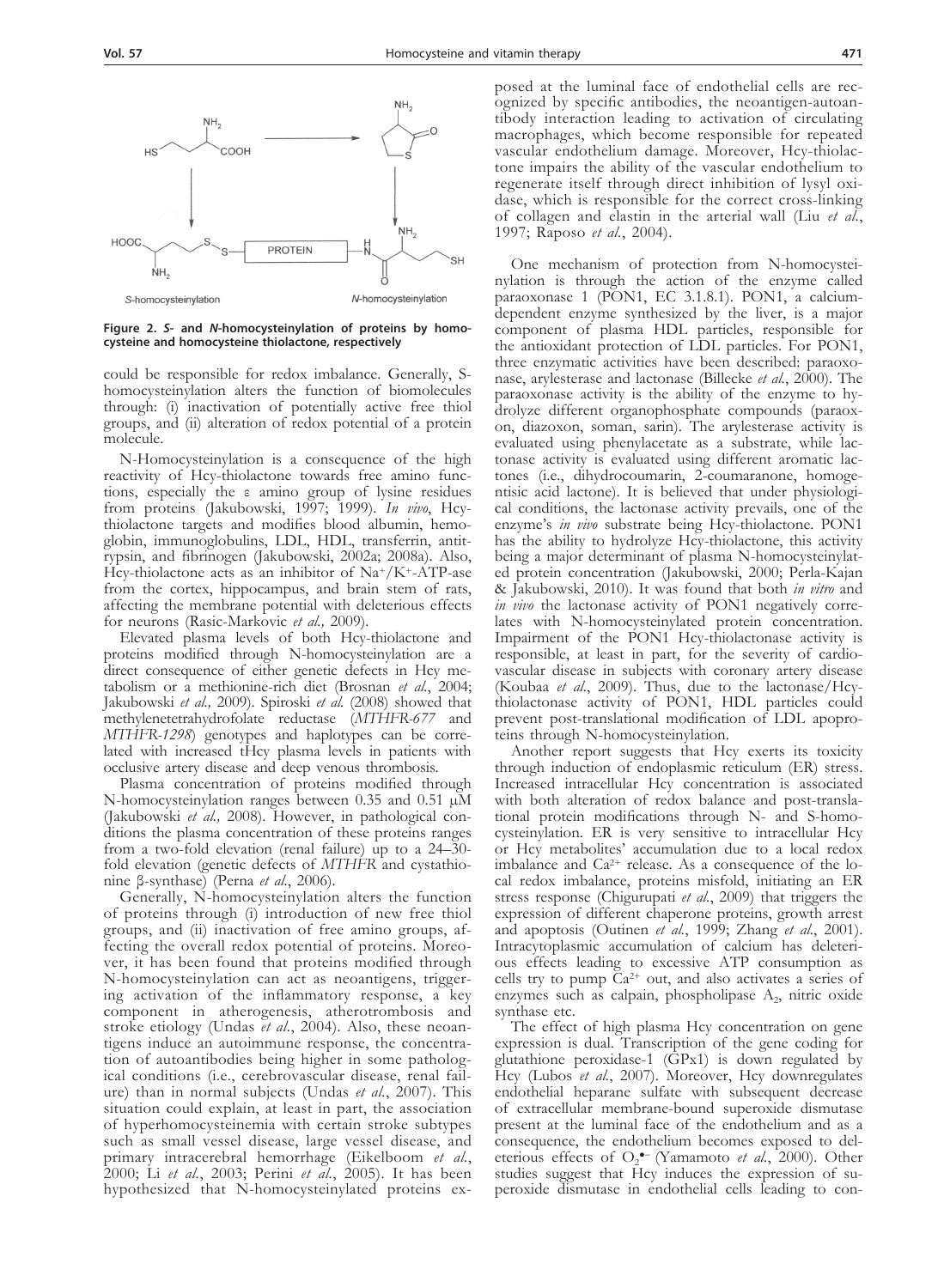sumption of NO<sup>•</sup> and thus impairing endothelial vasore-laxation (Hucks *et al.*, 2004).

# **Homocysteine as an aggression factor against the endothelium**

Hcy is an important endothelial aggression factor pro-<br>moting endothelial dysfunction through different mecha-<br>nisms, leading to atherosclerotic plaque formation. Hcy (i) inhibits the growth of endothelial cells, (ii) induces an imbalance between O<sup>o-</sup> and NO<sup>o</sup> with deleterious effects on the vascular physiology, (iii) induces the expression of different adhesion molecules, and (iv) promotes the formation of modified LDL particles, which are important players in the etiology of atherosclerotic plaque formation (Fig. 3).

Hcy activates, through different pathways, NAD(P)H oxidase and xanthine oxidase, two important pro-oxidant enzymes that generate  $O_2$ <sup> $\bullet$ -</sup> in the endothelial cells.

Using human umbilical vein endothelial cells (HU-VEC) it was found that Hcy activates the NADPH oxidase complex through plasma membrane translocation of the cytoplasmic subunit p47phox (Carluccio *et al.*, 2007). The fact that Hcy-dependent activation of NAD(P)H oxidase plays a central role in endothelial redox imbalance was proved by the ability of the NAD(P)H oxidase inhibitor apocynin which restores both  $O_2$ <sup>•-</sup> concentration and vascular tonus to control Hcy levels in hyperhomocysteinemic rats (Edirimanne *et al.*, 2007).

Another important source of  $O_2$ <sup>-</sup> in the vascular endothelium is xanthine oxidase (Bagi *et al.*, 2002). Administration of the xanthine oxidase inhibitor oxypurinol prevented flow-induced constriction of arterioles from rats with hyperhomocysteinemia.

 $O_2$  can interact with NO<sup>•</sup>, synthesized by the constitutive endothelial nitric oxide synthase (eNOS), produc-<br>ing the peroxynitrite anion (ONOO–). Consumption of NO<sup>•</sup> through this reaction is responsible for alteration of the vascular tonus. Moreover, ONOO– is responsible for the induction of thromboxane  $A_2$  synthesis in both endothelial cells and platelets, leading to vasoconstriction (Ungvari *et al.*, 2000; Bagi *et al.*, 2002). This is probably achieved through peroxynitrite-dependent inactivation of prostaglandin I, synthase, arachidonic acid becoming thus available for thromboxane  $A_2$  synthesis (Zou *et al.*, 1999).

Free radicals induce the conversion of tetrahydrobiopterin (BH<sub>4</sub>), one of the eNOS cofactors, to trihydro-<br>biopterin (BH<sub>3</sub><sup>•</sup>) leading to eNOS uncoupling (Patel *et al.*, 2002). There is evidence for a direct involvement of Hcy in free radical-induced eNOS uncoupling (Topal *et*  al., 2004). Decreased bioavailability of BH<sub>4</sub> for eNOS changes the activity of this enzyme from NO $^{\bullet}$  to O<sub>2</sub> $^{\bullet}$ production. Moreover, in animal models for hyperhomocysteinemia, administration of an  $O_2$ <sup>•-</sup> scavenger (e.g., superoxide dismutase, 4,5-dihydroxybenzene 1,3-disulfonate) reverses endothelial dysfunction, suggesting that at least in part, the Hcy-dependent endothelial dysfunction is mediated by  $O_2^{\bullet-}$  (Weiss *et al.*, 2003).

The plasma concentration of ADMA (*N*ω,*N*ω-dimethyll-arginine), an endogenous inhibitor of NOS isoforms, is controlled by two dimethylarginine dimethylaminohydrolases (DDAH-1 and DDAH-2), both hydrolyzing ADMA to l-citrulline and dimethylamine. The Hcy-NO● adduct is a selective inhibitor for the human DDAH-1, preventing ADMA hydrolysis and leading to inhibition of NOS enzymes (Hong & Fast, 2007).

Moreover, Hcy-induced overproduction of  $O_2$ <sup>•-</sup> is responsible, at least in part, for the activation of the nuclear factor  $\alpha$ B (NF- $\alpha$ B), a key regulator of gene expression (Au-Yeung *et al.*, 2004). NF-κB induces the expression of genes coding for pro-inflammatory proteins like monocyte chemoatractant protein-1 (MCP-1), vascular cell adhesion molecule-1 (VCAM-1), intercellular adhesion molecule-1 (ICAM-1), E-selectin, and receptor for advanced glycation end products (RAGE) in endothelial cells (Poddar *et al.*, 2001; Hofmann *et al.*, 2001; Carluc- cio *et al.*, 2007; Hwang *et al.*, 2008). Thus, Hcy enhances monocyte binding to vascular endothelium, a key event in the process of atherosclerotic plaque formation. *In*  rophages exposed to different concentrations of Hcy for different times, have revealed different degrees of induc-



**Figure 3. Some of the biological effects of Hcy at endothelial level.**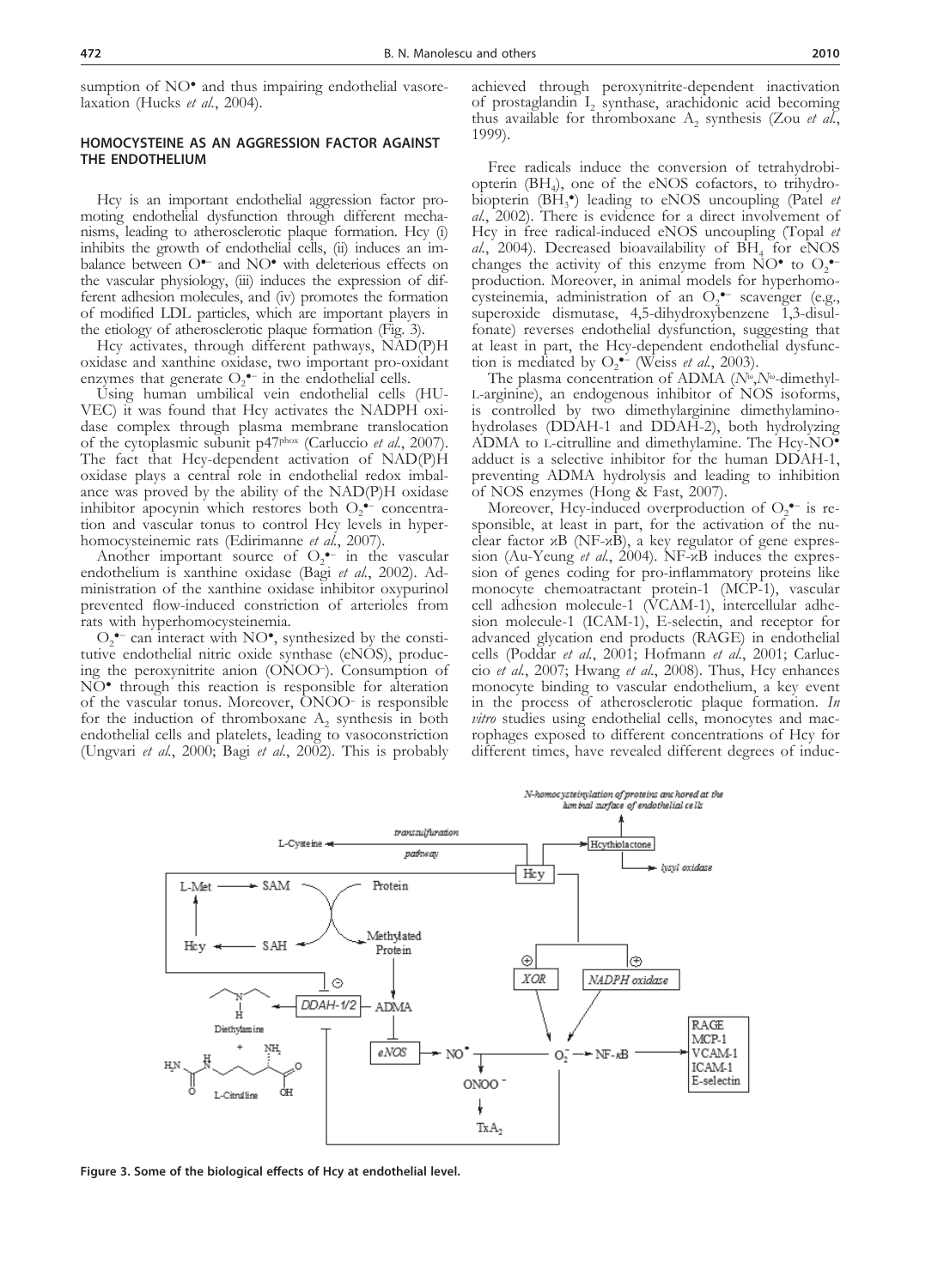tion of pro-inflammatory cytokines (MCP-1, IL-1β, IL-6, IL-8, and TNF-α) (Dalal *et al.*, 2003; Zeng *et al.*, 2003). Moreover, Hcy induces selective differentiation of Ly-6C<sup>hi</sup> and Ly-6C<sup>nid</sup> inflammatory monocyte subsets, followed by their retention in atherosclerotic lesions (Zhang *et al.*, 2009). Also, the interaction between Hcy-activated endothelial cells and monocytes leads to increased expression of CD36 scavenger receptor by monocytes (Thampi *et al.*, 2008). This process could represent an-<br>other link between hyperhomocysteinemia and athero-<br>sclerotic plaque formation and progression.

A metabolic peculiarity of endothelial cells that renders them very susceptible to Hcy toxicity is their inability to metabolize Hcy through the transsulfuration pathway (Jacobsen *et al.*, 1995). Hcy alters gene expression in endothelial cells through different mechanisms: (i) inhibition of the transcription of the *cyclin A* gene, (ii) inhibition of cyclin A messenger RNA expression, and (iii) transcriptional repression of the gene coding for FGF2 (fibroblast growth factor 2) (Wang *et al.*, 2002; Jamaluddin *et al.*, 2007; Chang *et al.*, 2008). These effects are the result of alteration of the methylation patterns of the promoters of the *cyclin A* and *FGF2* genes.

*In vitro* studies suggested an additional mechanism for Hcy toxicity through post-translational modifications of LDL particles. Hcy promotes both oxidation of LDL particles by ceruloplasmine's oxidase activity, and nitration (Exner *et al.*, 2002; Griffiths *et al.*, 2006). Modified LDL particles are highly pro-aterogenic promoting the formation of foam cells through uptake by scavenger receptors expressed by monocytes.

Finally, another mechanism that in conjunction with the aggression effect upon endothelium could explain the proatherosclerotic effect of Hcy and Hcy-thiolactone is the ability of the latter compound to covalently modify serum fibrinogen. It was found that clots containing N-homocysteinylated fibrinogen are more resistant to fibrinolysis, leading to increased risk of thrombotic events (Jakubowski *et al.*, 2008; 2009).

These processes could provide an important link between hyperhomocysteinemia and atherosclerotic aggression on endothelium.

## **Homocysteine as a neurotoxin**

Both *in vitro* and *in vivo* studies have indicated that Hcy exerts neurotoxic effects inducing neuronal damage and cell loss through excitotoxicity and apoptosis. This could be, at least in part, a direct consequence of the inability of cerebral tissue to metabolize Hcy through the betaine and transsulfuration pathways, favoring Hcy accumulation in the nervous system (Finkelstein, 1998).

Stroke patients are a particular risk group as disruption of the blood-brain barrier exposes nervous tissue to plasma Hcy concentration for prolonged periods (Lindgren *et al.*, 1995). Moreover, it was found that Hcy itself is able to induce blood-brain barrier (BBB) disruption (Kamath *et al.*, 2006). The disruption of BBB is the con-<br>sequence of at least two different processes. On the one hand, Hcy induces an imbalance between the activity of matrix metalloproteinase 9 (MMP-9) and the level of tis-<br>sue inhibitor of metalloproteinase-4 (TIMP-4), through increasing MMP-9 activity and decreasing TIMP-4 lev-<br>el (Moshal *et al.*, 2006; Tyagi *et al.*, 2009). As a conse-<br>quence, MMP-9 acts upon different components of the BBB leading to disruption of this structure. On the other hand, Hcy acts as an excitatory neurotransmitter through

γ-aminobutyric acid (GABA) receptors A/B, leading to increased vascular permeability (Tyagi *et al.*, 2005; 2007).

Hcy acts as an agonist for both group I and group III metabotropic glutamate receptors as well as for *N*-<br>methyl-D-aspartate (NMDA) and α-amino-3-hydroxy-5methyl-4-isoxazolepropionate (AMPA)/kainite ionotropic glutamate receptors (Boldyrev and Johnson, 2007; Bleich *et al.*, 2004; Ho *et al.*, 2002). Overstimulation of these receptors triggers cytoplasmic calcium pulses, overproduction of free radicals, and activation of caspases leading to apoptosis. Using spontaneously hypertensive strokeprone rats, it was found that exposure of nervous tissue to Hcy during stroke is followed by secretion of excitatory amino acids, i.e., glutamate and aspartate, which are responsible for further excitotoxic effects on neurons (Ganguly *et al.*, 2008). Activation of neuronal ERK2 (extracellular signal-regulated kinase 2) is a direct consequence of Hcy-induced NMDA receptor stimulation (Poddar & Paul, 2009). Also, after a transient activation of the pro-survival transcription factor CREB (cAMP response-element binding protein) by ERK2, CREB becomes inhibited, favoring neuronal apoptotic death.

Expression of NMDA receptor is not confined to neurons. Other cells, including endothelial cells from cerebral tissue, can express this receptor. Free radicals induce up-regulation of the NR1 subunit of the NMDA receptor, increasing the susceptibility of cerebral endothelial cells to excitatory amino acids, favoring BBB disruption (Betzen *et al.*, 2009).

Another consequence of the nervous tissue exposure to Hcy is the activation of poly-ADP-ribose polymerase (PARP) in neurons leading to consumption of ATP and NAD<sup>+</sup> with deleterious effects upon energetic metabolism, followed by free radical production (Kruman *et al.*, 2000). It was also found that Hcy is able to inhibit neuronal DDHA activity leading to accumulation of ADMA with subsequent inhibition of neuronal NOS (Selley, 2004).

Not only neuronal cells are subject to toxic effects of Hcy, but also microglia, which are brain-resident macrophages. Hcy promotes activation of these cells through induction of NAD(P)H oxidase (Zou *et al.*, 2009). Also, *in vivo* studies indicated that Hcy exerts toxic effects on endothelial cells from cerebral vasculature through mechanisms previously presented (Dayal *et al.*, 2004). Another consequence of hyperhomocysteinemia is represented by Hcy-induced toxic effect on endothelial progenitor cells (Alam *et al.*, 2009). Exposure of these cells to high levels of Hcy is followed by induction of their apoptosis through caspase-3 and -8 activation and cytochrome *c* release from mitochondria.

### **Homocysteine, stroke and vitamin therapy**

Different clinical trials have recognized Hcy as an in- dependent cardio- and cerebrovascular risk factor. One such trial enrolled 5661 monitored in time (Perry *et al.*, 1995). During the follow-up period 141 cerebrovascular events (stroke) were recorded. Using a study group of 107 from among those that developed stroke and a con- trol group of 118, it was found that the geometric mean of plasma Hcy concentration was significantly increased in the study group (13.7  $\mu$ M *vs*. 11.9  $\mu$ M, *P* = 0.004).

Due to the dependence of Hcy metabolism on folic acid and vitamins  $B_6$  and  $B_{12}$  it was suggested that ad-<br>ministration of these vitamins could reduce plasma Hcy concentration, lowering the risk of stroke and stroke re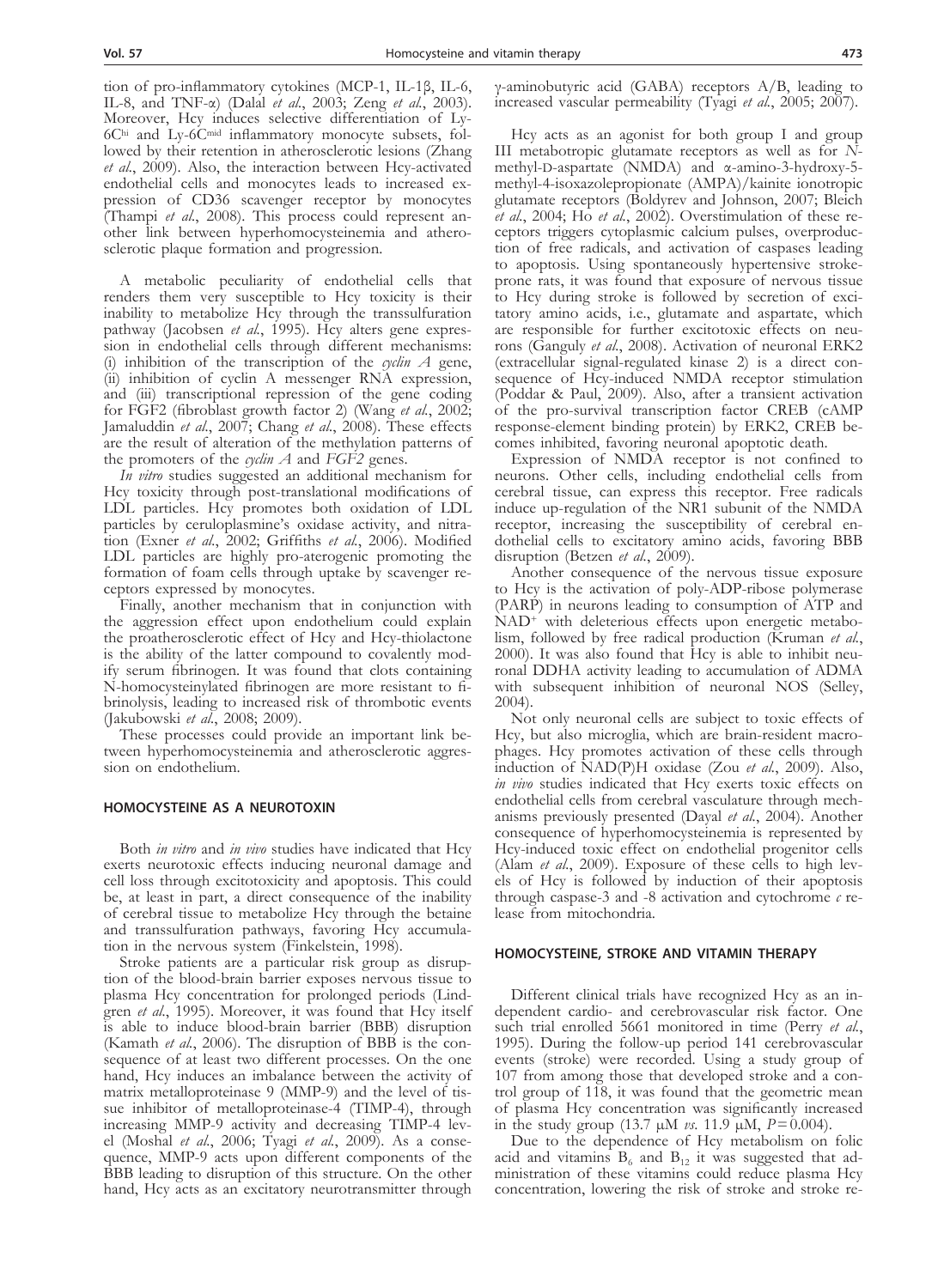currence. Indeed, many trials have indicated that administration of folic acid and vitamins  $B_6$  and  $B_{12}$  decreased serum Hcy concentration. However, some of these studies failed to show a direct correlation between vitamin intake and lowered risk for cardio- and cerebrovascular events (Clarke *et al.*, 2002). Some potential causes responsible for the lack of consensus between these trials could be (i) differences between study groups in respect to baseline Hcy concentrations, (ii) inclusion of patients from countries that do not have regulations regarding food enrichment with folic acid, (iii) trial period, (iv) composition of vitamin formulations, (v) gender distribution, and (vi) patients' medication. Also, patients' compliance is an important factor for the success of trials that investigate the impact of some drugs on the course of a pathological condition.

The VISP (Vitamin Intervention for Stroke Preven- tion) trial (double-blind, randomized, controlled study) showed no significant reduction in stroke recurrence be-<br>tween the group that received a low-dose vitamin for-<br>mulation (200 µg B<sub>6</sub>, 6 µg B<sub>12</sub>, 20 µg folic acid) and the group that received a high-dose vitamin formulation (25 mg  $\hat{B}_{6}$ , 0.4  $B_{12}$ , 2.5 mg folic acid) (*P*=0.80). There was also a modest difference in the reduction of Hcy plasma level between the two groups (2 µM) (Toole *et al.*, 2004). One explanation for the failure of that study was the very low baseline level of plasma  $B_{12}$  vitamin. Excluding the patients that received monthly vitamin  $B_{12}$ , the patients with high plasma vitamin  $B_{12}$  concentration (>637 pmol/L) and those with renal failure generated a new group of 2155 persons. Statistical analysis performed with this new group indicated that stroke incidence in the new high-dose vitamin formulation group was almost 21% lower than in the other group, suggesting a beneficial role of high doses of vitamin  $B_{12}$  ( $P=0.049$ ) (Spence *et al.*, 2005). At the same time, it was noted that a better capacity of vitamin  $B_{12}$  absorption associated with the high-dose vitamin  $B_{12}$  therapy decreased the incidence of cerebrovascular events.

HOPE-2 (Heart Outcomes Prevention Evaluation 2) and NORVIT (Norwegian Vitamin) trials indicated a beneficial effect of folic acid and vitamins  $B_6$  and  $B_{12}$  on plasma Hcy concentration (Bønaa *et al.*, 2006; Saposnik *et al.*, 2009). One major difference between the HOPE-2 and NORVIT trials on the one hand and VISP trial on the other was their duration. The follow-up period for the first two studies was 5 years and 3.5 years, respectively, while the follow-up period for the VISP trial was 2 years.

The HOPE-2 trial indicated that the overall stroke incidence was lower in the vitamin group when compared to the placebo group  $(P=0.03,$  Saposnik *et al.*, 2009). Also the incidence of the two main types of stroke was lower in the vitamin group when compared to the control group (ischemic stroke, 30.62% *vs*. 37.98%; hemorrhagic stroke, 3.1% *vs*. 3.87%). By contrast, full recovery at day 7 or at discharge was more frequent, but not significantly, in the vitamin group (vitamin group *vs*. placebo group, 15.7% *vs*. 9.6%). In the period 24 h from the moment of stroke onset there was no significant improvement of the neurological deficit between the two groups. The results of HOPE-2 trial indicated that vitamin therapy could be beneficial for some particular categories: persons younger than 70 years (untreated dyslipidemia, no medication for coagulopathies), patients with hyperhomocysteinemia, and people from countries where there is no regulation regarding food enrichment with folic acid.

Another conclusion of the VISP, HOPE-2 and NOR-VIT trials was that correction of vitamin  $B_{12}$  status in the elderly, in conjunction with folic acid therapy, could

decrease stroke risk.<br>A recent meta-analysis study of several prospective trials from 2007 until 2009 has offered some possible di-<br>rections for future research in this area (Lee *et al.*, 2010). It was found that Hcy-lowering therapy could be benefi- cial in patients with vascular disease in early stages. Also, such an approach could be more successful in men than in women. This study suggested that only clinical trials with follow-up periods of 3 years or more report decreased stroke incidence, probably because the biological effect only then becomes apparent.

The supplementation of grain products with folic acid was implemented mandatory by 1998 in the USA and Canada. If high homocysteine concentrations are an independent risk factor for stroke, one might expect a cation. Indeed, a recent population-based study showed that the decline in stroke mortality accelerated in 1998– 2002 in nearly all population in the USA and Canada (Wang *et al.*, 2007).

## **CONCLUSIONS**

Despite the beneficial effects of vitamin therapy on plasma Hcy concentration, there are no unequivocal data regarding the impact of lowering Hcy level on the inci- dence and/or recurrence of cerebrovascular events. This situation could be solved by using larger population tri- als. Also, the trial period could be an important factor for the success of such studies, enabling the beneficial effects to become apparent. Stroke incidence and recurrence should be investigated in relation with gender, as men have higher incidence of cerebrovascular events than women, along with a plethora of secondary pathologies. Another issue that should be better addressed is the subclinical vitamin  $B_{12}$  deficiency that affects a large number of elderly people. Correction of vitamin  $B_{12}$  status, along with administration of the other vitamins required for Hcy metabolism could lead to a decrease in the frequency of cerebrovascular events.

#### **Acknowledgements**

We thank Dr. Hieronim Jakubowski (Department of Microbiology and Molecular Genetics, UMDNJ-New Jersey, Medical School, Newark, USA, and Institute of Bioorganic Chemistry, Polish Academy of Sciences, Poznan, Poland) for helpful discussion and critical reading of the manuscript.

## **REFERENCES**

- Alam MM, Mohamed AA, Shuaib U, Wang C, Ghani U, Schwindt B, Todd KG, Shuaib A (2009) Homocysteine reduces endothelial progenitor cells in stroke patients through apoptosis. *J Cerebr Blood F Met* **29:** 157–165.
- Au-Yeung KKW, Woo CWH, Sung FL, Yip JCW, Siow YL (2004) Hyperhomocysteinemia activates nuclear factor-κB in endothelial cells *via* oxidative stress. *Circ Res* **94:** 28–36.
- Badiou S, Bariolet S, Dupuy A-M, Sultan A, Avignon A, Cristol J-P (2009) A new DiaSys colorimetric assay for plasma homocysteine**:**
- application in diabetic patients. *Ann Clin Lab Sci* **39:** 233–240. Bagi Z, Ungvari Z, Koller A (2002) Xanthine oxidase derived reactive oxygen species convert flow-induced arteriolar dilation to constriction in hyperhomocysteinemia**:** possible role of peroxynitrite. *Arterioscl Throm Vas* **22:** 28–33.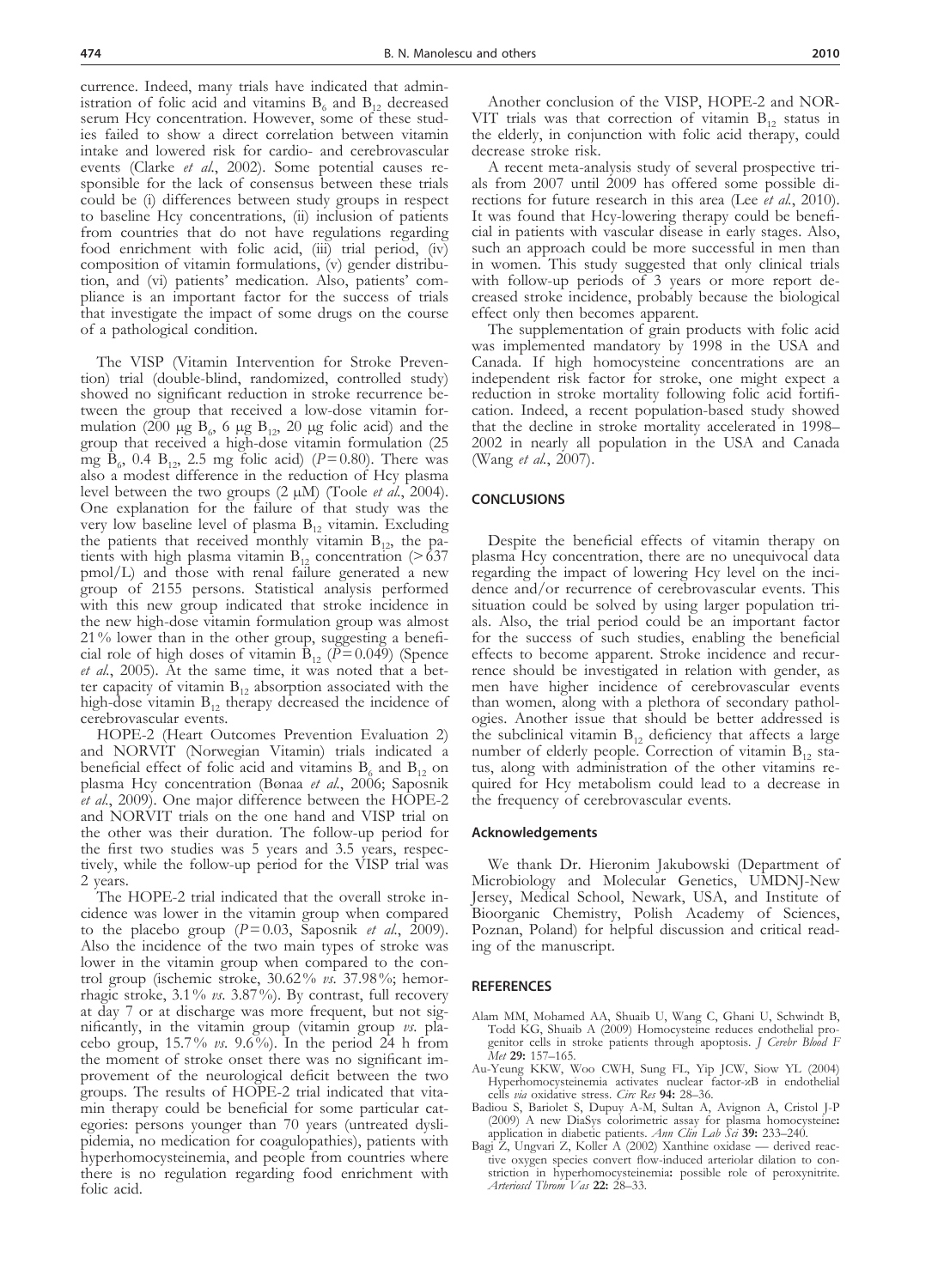- Bald E, Kaniowska E, Chwatko G, Glowacki R (2000) Liquid chromatographic assessment of total and protein-bound homocysteine in human plasma. *Talanta* **50:** 1233–1243.
- Barbato JC, Catanescu O, Murray K, DiBello PM, Jacobsen DW (2007) Targeting of metallothionein by l-homocysteine**:** a novel mechanism for disruption of zinc and redox homeostasis. *Arterioscl Throm Vas* **27:** 49–54.
- Bayle C, Issac C, Salvayre R, Couderc F, Causse E (2002) Assay of total homocysteine and other thiols by capillary electrophoresis and laser-induced fluorescence detection. II. Pre-analytical and analytical conditions. *J Chromatogr A* **979:** 255–260.
- Betzen C, White R, Zehendner CM, Pietrowski E, Bender B, Luhmann HJ, Kuhlmann CRW (2009) Oxidative stress upregulates the NMDA receptor on cardiovascular endothelium. *Free Radical Biol Med* **47:** 1212–1220.
- Billecke S, Draganov D, Counsell R, Stetson P, Watson C, Hsu C, La Du BN (2000) Human serum paraoxonase (pon1) isozymes Q and R hydrolyze lactones and cyclic carbonate esters. *Drug Metab Dispos* **28:** 1335–1342.
- Bleich S, Degner D, Sperling W, Bonsch D, Thurauf N, Kornhuber J (2004) Homocysteine as a neurotoxin in chronic alcoholism. *Prog Neuro-Psychoph* **28:** 453–464.
- Boldyrev AA, Johnson P (2007) Homocysteine and its derivatives as possible modulators of neuronal and non-neuronal cell glutamate receptors in Alzheimer's disease. *J Alzheimers Dis* **11:** 219–228.
- Bønaa KH, Njølstad I, Ueland PM, Schirmer H, Tverdal A, Steigen T, Wang H, Nordrehaug JE, Arnesen E, Rasmussen K (2006) Homocysteine lowering and cardiovascular events after acute myocardial infarction. *N Engl J Med* **354:** 1578–1588.
- Bottiglieri T (2005) Homocysteine and folate metabolism in depression. *Prog Neuro-Psychoph* **29:** 1103–1112.
- Brosnan JT, Jacobs RL, Stead LM, Brosnan ME (2004) Methylation demand**:** a key determinant of homocysteine metabolism. *Acta Biochim Pol* **51:** 405–413.
- Cantoni GL (1985) The role of *S*-adenosylhomocysteine in the biological utilization of *S*-adenosyl-methionine. *Prog Clin Biol Res* **198:**  $47-65$ .
- Carluccio MA, Ancora MA, Massaro M, Carluccio M, Scoditti E, Distante A, Storelli C, De Caterina R (2007) Homocysteine induces VCAM-1 gene expression through NF-κB and NAD(P)H oxidase activation**:** protective role of Mediterranean diet polyphenolic antioxidants. *Am J Physiol-Heart C* **293:** H2344–H2354.
- Castro R, Rivera I, Blom HJ, Jakobs C, Tavares de Almeida I (2006) Homocysteine metabolism, hyperhomocysteinaemia and vascular disease**:** an overview. *J Inherit Metab Dis* **29:** 3–20.
- Chan E-C, Chang P-Y, Wu T-L, Wu JT (2005) Enzymatic assay of homocysteine on microtiter plates or a TECAN analyzer using crude lysate containing recombinant methionine γ-lyase. *Ann Clin Lab Sci* **35:** 155–160.
- Chang P-Y, Lu S-C, Lee C-M, Chen Y-J, Dugan TA, Huang W-H, Chang S-F, Liao WSL, Chen C-H, Lee Y-T (2008) Homocysteine inhibits arterial endothelia cell growth through transcriptional downregulation of fibroblast growth factor-2 involving G protein and DNA methylation. *Circ Res* **102:** 933–941.
- Chen H, Zhao Q, Wu Y, Li F, Yang H, Yi T, Huang C (2007) Selective phosphorescence chemosensor for homocysteine based on an iridium (III) complex. *Inorg Chem* **46:** 11075–11081.
- Chigurupati S, Wei Z, Belal C, Vandermey M, Kyriazis GA, Arumugam TV, Chan S (2009) The homocysteine-inducible endoplasmic reticulum stress protein counteracts calcium store depletion and induction of CCAAT enhancer-binding protein homologous protein in a neurotoxin model of Parkinson disease. *J Biol Chem* **284:** 18323–18333.
- Chwatko G, Jakubowski H (2005) The determination of homocysteinethiolactone in human plasma. *Anal Biochem* **337:** 271–277.
- Clarke R, Armitage J, Lewington S *et al* (2006) B-Vitamin Treatment Trialists' Collaboration: Homocysteine-lowering trials for prevention of cardiovascular events**:** a review of the design and power of the large randomized trials. *Am Heart J* **151:** 282–287.
- Clarke R, Collins R, Lewington S *et al.* (2002) Homocysteine Studies Collaboration: Homocysteine and risk of ischemic heart disease and stroke**:** a meta-analysis. *JAMA* **288:** 2015–2022.
- Dai CW, Zhang GS, Wu XP (2002) High-performance liquid chromatographic assay for plasma total homocysteine. *Hunan Yi Ke Da Xue Xue Bao* **27:** 556–558.
- Dalal S, Parkin SM, Homer-Vanniasinkam S, Nicolaou A (2003) Effect of homocysteine on cytokine production by human endothelial cells and monocytes. *Ann Clin Biochem* **40:** 534–541.
- Daneshvar P, Yazdanpanah M, Cuthbert C, Cole DE (2003) Quantitative assay of plasma homocysteine thiolactone by gas chromatography/mass spectrometry. *Rapid Commun Mass Sp* **17:** 358–362.
- Dayal S, Arning E, Bottiglieri T, Boger RH, Sigmund CD, Faraci FM, Lentz SR (2004) Cerebral vascular dysfunction mediated by superoxide in hyperhomocysteinemic mice. *Stroke* **35:** 1957–1962.
- De Bree A, Verschuren WMM, Kromhout D, Kluijtmans LAJ, Blom HJ (2002) Homocysteine determinants and the evidence to what

extent homocysteine determines the risk of coronary heart disease. *Pharmacol Rev* **54:** 599–618.

- Donnelly JG, Pronovost C (2000) Evaluation of the Abbott Imx<sup>TM</sup> fluorescence polarization immunoassay and the Bio-Rad enzyme immunoassay for homocysteine**:** comparison with high-performance liquid chromatography. *Ann Clin Biochem* **37:** 194–198.
- Edirimanne VER, Woo CWH, Siow YL, Pierce GN, Xie JY (2007) Homocysteine stimulates NADPH oxidase-mediated superoxide production leading to endothelial dysfunction in rats. *Can J Physiol Pharm* **85:** 1236–1247.
- Eikelboom JW, Hankey GJ, Anand SS, Lofthouse E, Staples N, Baker RI (2000) Association between high homocyst(e)ine and ischemic stroke due to large- and small-artery disease but not other etiologic subtypes of ischemic stroke. *Stroke* **31:** 1069–1075.
- Exner M, Hermann M, Hofbauer R, Hartmann B, Kapiotis S, Gmeiner B (2002) Homocysteine promotes the LDL oxidase activity of ceruloplasmin. *FEBS Lett* **531:** 402–406.
- Fermo I, Paroni R (2000) Total plasma homocysteine analysis by HPLC with SBD-F precolumn derivatization. In *Amino Acid Analysis Protocols, Series*: *Methods in Molecular Biology Vol No 159*. Cooper C, Packer N, Williams K, eds, pp 237–244. Humana Press Inc., Totova, NJ.
- Finkelstein JD (1998) The metabolism of homocysteine**:** pathways and regulation. *Eur J Pediatr* **157:** S40–Z44.
- Frantzen F, Faaren AL, Alfheim I, Nordhei AK (1998) Enzyme conversion immunoassay for determining total homocysteine in plasma or serum. *Clin Chem* **44:** 311–316.
- Ganguly PK, Maddaford TG, Edel AL, O K, Smeda JS, Pierce GN (2008) Increased homocysteine-induced release of excitatory amino acids in the striatum of spontaneously hypertensine stroke-prone rats. *Brain Res* **1226:** 192–198.
- Glowacki R, Bald E (2009) Fully automated method for simultaneous determination of total cysteine, cysteinylglycine, glutathione and homocysteine in plasma by HPLC with UV absorbance detection. *J Chromatogr B Analyt Technol Biomed Life Sci* **877:** 3400–3404.
- Griffiths HR, Alfred S, Dale C, Nakano E, Kitas GD, Grant MG, Nuget D, Taiwo FA, Li L, Powers HJ (2006) Homocysteine from endothelial cells promotes LDL nitration and scavenger receptor uptake. *Free Radical Biol Med* **40:** 488–500.
- Guttormsen AB, Solheim E, Refsum H (2004) Variation in plasma cystathionine and its relation to changes in plasma concentrations of homocysteine and methionine in healthy subjects during a 24–h observation period. *Am J Clin Nutr* **79:** 76–79.
- Hajjar KA, Mauri L, Jacovina AT, Zhong F, Mirza UA, Padovan JC, Chait B (1998) Tissue plasminogen activator binding to the annexin II tail domain. Direct moduation by homocysteine. *J Biol Chem* **273:** 9987–9993.
- Hansrani M, Stansby G (2007) Extended storage of whole blood with 3–deazaadenosine for homocysteine assay. *Ann Clin Biochem* **44:** 388–390.
- Hanyu N, Shimizu T, Yamauchi K, Okumura N, Hidaka H (2009) Characterization of cysteine and homocysteine bound to human serum transthyretin. *Clin Chim Acta* **403:** 70–75.
- Ho PI, Ortiz D, Rogers E, Shea TB (2002) Multiple aspects of homocysteine neurotoxicity**:** glutamate excitotoxicity, kinase hyperactivation and DNA damage. *J Neurosci Res* **70:** 694–702. Hofmann MA, Lalla E, Gleason MR, Wolf BM, Tanji N, Ferran LJ,
- Kohl B, Rap V, Kisiel W, Stern DM, Schmidt AM (2001) Hyperhomocysteinemia enhances vascular inflammation and accelerates atherosclerosis in a murine model. *J Clin Invest* **107:** 675–683.
- Hong I, Fast W (2007) Inhibition of human dimethylarginine dimethylaminohydrolase-1 by *S*-nitroso-l-homocysteine and hydrogen peroxide**:** analysis, quantification, and implications for hyperhomo-
- cysteinemia. *J Biol Chem* **282:** 34684–34692. Hortin GL, Seam N, Hoehn GT (2006) Bound homocysteine, cysteine, and cysteinylglycine distribution between albumin and globulins. *Clin Chem* **52:** 2258–2264.
- Houze P, Gamra S, Madelaine I, Bousquet B, Gourmel B (2006) Simultaneous determination of total plasma glutathione, homocysteine, cysteinylglycine, and methionine by high-performance liquid chromatography with electrochemical detection. *J Clin Lab Anal* **15:** 144–153.
- Huang K, Yang H, Zhou Z, Chen H, Li F, Yi T, Huang C (2009) A highly selective phosphorescent chemodosimeter for cysteine and homocysteine based on platinum (II) complexs. *Inorg Chim Acta* **362:** 2577–2580.
- Hucks D, Thuraisingham RC, Raftery MJ, Yagoob MM (2004) Homocysteine induced impairement of nitric oxide-dependent vasorelaxation is reversible by the superoxide dismutase mimetic TEMPOL. *Nephrol Dial Transpl* **19:** 1999–2005.
- Hwang S-Y, Woo CWH, Au-Yeung KKW, Siow YL, Zhu TY, Karmin O (2008) Homocysteine stimulates monocyte chemoattractant protein-1 expression in the kidney via nuclear factor-κB activation. *Am J Physiol-Renal* **294:** F236–244.
- Ichinose S, Nakamura M, Maeda M, Ikeda R, Wada M, Nakazato M, Ohba Y, Takamura N, Maeda T, Aoyagi K, Nakashima K (2009)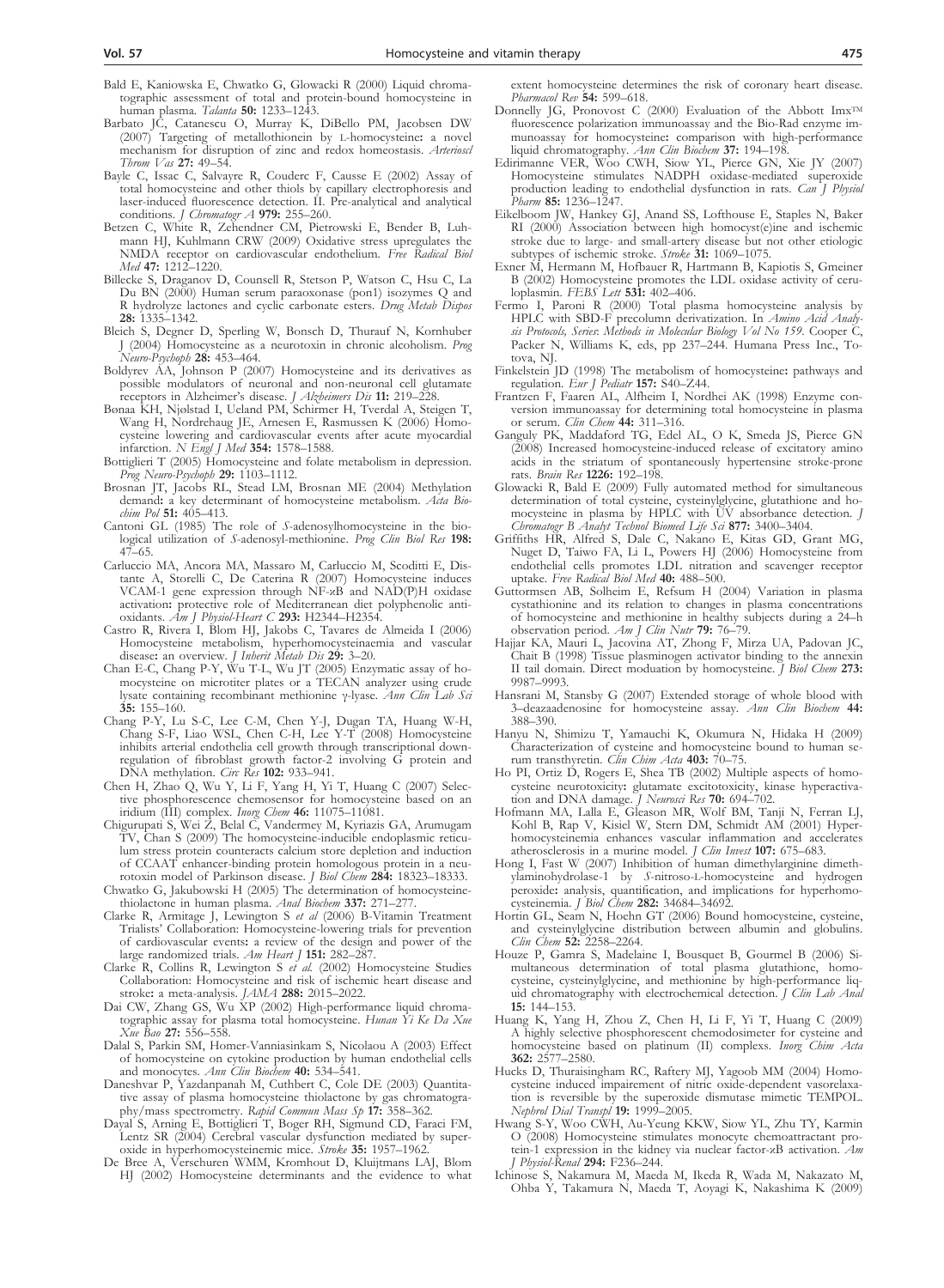A validated HPLC-fluorescence method with a semi-micro column for routine determination of homocysteine, cysteine and cysteamine, and the relation between the thiol derivatives in normal human plasma. *Biomed Chromatogr* **23:** 935–939.

- Jacobsen DW (2000) Hyperhomocysteinemia and oxidative stress**:** time for a reality check? *Arterioscl Throm Vas* **20:** 1182–1184.
- Jacobsen DW, Savon SR, Stewart RW, Robinson K, Kottke-Marchant K, Di Corleto PE (1995) Limited capacity for homocysteine catabolism in vascular cells and tissues: a pathophysiologic mechanism for arterial damage in hyperhomocysteinemia? *Circulation* **91:** 29–33.
- Jakubowski H (1997) Metabolism of homocysteine thiolactone in human cell cultures. Possible mechanism for pathological consequences of elevated homocysteine levels. *J Biol Chem* **272:** 1935–1942.
- Jakubowski H (1999) Protein homocysteinylation: possible mechanism underlying pathological consequences of elevated homocysteine levels. *FASEB J* **13:** 2277–2283.
- Jakubowski H (2000) Calcium-dependent human serum homocysteine thiolactone hydrolase. A protective mechanism against protein *N*homocysteinylation. *J Biol Chem* **275:** 3957–3962. Jakubowski H (2002a) Homocysteine is a protein amino acid in hu-
- mans. Implications for homocysteine-linked disease. *J Biol Chem* **277:** 30425–30428.
- Jakubowski H (2002b) The determination of homocysteine-thiolactone
- in biological samples. *Anal Biochem* **308:** 112–119. Jakubowski H (2006) Pathophysiological consequences of homocysteine excess. *J Nutr* **136:** 1741S-1749S.
- Jakubowski H (2008a) The pathophysiological hypothesis of homocysteine thiolactone-mediated vascular disease. *J Physiol Pharmacol* **59:** 155–167.
- Jakubowski H (2008b) New method for the determination of protein N-linked homocysteine. *Anal Biochem* **380:** 257–261.
- Jakubowski H, Boers GHJ, Strauss KA (2008) Mutations in cystathionine beta-synthase or methylenetetrahydrofolate reductase gene increase *N-*homocysteinylated protein levels in humans. *FASEB J* **22:** 4071–4076.
- Jakubowski H, Perla-Kajan J, Finnell RH, Cabrera RM, Wang H, Gupta S, Kruger WD, Kraus JP, Shih DM (2009) Genetic or nutritional disorders in homocysteine or folate metabolism increase protein *N-*homocysteinylation in mice. *FASEB J* **23:** 1721–1727.
- Jamaluddin MS, Chen I, Yang F, Jiang X, Jan M, Liu X, Schafer AI, Durante W, Yang X, Wang H (2007) Homocysteine inhibits endothelial cell growth via DNA hypomethylation of the cyclin A gene. *Blood* **110:** 3648–3455.
- Lentz SR, Haynes WG (2004) Homocysteine**:** It is a clinically important cardiovascular risk factor? *Clev Clin J Med* 71**:** 729–734.
- Kamath AF, Chauhan AK, Kisucka J, Dole VS, Loscalzo J, Handy DE, Wagner DD (2006) Elevated levels of homocysteine compromise blood-brain barrier integrity in mice. *Blood* **107:** 591–593.
- Kataoka H, Takagi K, Makita M (1995) Determination of total plasma homocysteine and related aminothiols by gas chromatography with flame photometric detection. *J Chromatogr B Biomed Appl* **664:** 421–425.
- Koubaa N, Nakbi A, Hammami S, Attia N, Mehri S, Ben Hamda K, Ben Farhat M, Miled A, Hammami M (2009) Association of homocysteine thiolactonase activity and PON1 polymorphism with the severity of acute coronary syndrome. *Clin Biochem* **42:** 771–776.
- Kruman II, Culmsee C, Chan SL, Kruman Y, Guo Z, Penix L, Mattson MP (2000) Homocysteine elicits a DNA damage response in neurons that promotes apoptosis and hypersensitivity to excitotoxicity. *J Neurosci* **20:** 6920–6926.
- Kuhn J, Gotting C, Kleesiek K (2006) Rapid micro-scale assay for homocysteine by liquid chromatography-tandem mass spectrometry. *Clin Biochem* **39:** 164–166.
- Lee M, Hong K-S, Chang S-C, Saver JL (2010) Efficacy of homocysteine-lowering therapy with folic acid in stroke prevention. *Stroke* **41:** 1205–1212.
- Li Z, Sun L, Zhang H, Liao Y, Wang D, Zhao B, Zhu Z, Zhao J, Ma A, Han Y, Wang Y, Shi Y, Ye J, Hui R (2003) Elevated plasma homocysteine was associated with hemorrhagic and ischemic stroke, but methylenetetrahydrofolate reductase gene C677T polymorphism was a risk factor for thrombotic stroke: a multicenter case-control study in china. *Stroke* **34:** 2085–2090.
- Lindgren A, Brattstrom L, Norrving B, Hultberg B, Andersson A, Johansson BB (1995) Plasma homocysteine in the acute and convalescent phase after stroke. Stroke **26:** 795–800.
- Liu G, Nellaiappan K, Kagan H (1997) Irreversible inhibition of lysyl oxidase by homocysteine thiolactone and its selenium and oxygen analogues. Implications for homocystinuria. *J Biol Chem* **272:** 32370– 3237
- Lubos E, Loscalzo J, Handy DE (2007) Homocysteine and glutathione peroxidase-1. *Antioxid Redox Sign* **9:** 1923–1940.
- Majors AK, Sengupta S, Willard B, Kinter MT, Pyeritz RE, Jacobsen DW (2002) Homocysteine binds to human plasma fibronectin and inhibits its interaction with fibrin. *Arterioscl Throm Vas* **22:** 1354– 1359.
- Martens GA, De Nayer J, De Smet D, Couck P, Gorus F, Gerlo E (2008) Homocysteine measurement by Vitros Microtip homocysteine assay. *Clin Chem Lab Med* **46:** 283–286.
- Martin SC, Hilton AC, Bartlett WA, Jones AF (1999) Plasma total homocysteine measurement by ion-paired reversed-phase HPLC with electrochemical detection. *Biomed Chromatogr* **13:** 81–82.
- Mattson MP, Shea TB (2003) Folate and homocysteine metabolism in neural plasticity and neurodegenerative disorders. *Trends Neurosci* **26:** 137–146.
- Moshal KS, Sen U, Tyagi N, Henderson B, Steed M, Ovechkin AV, Tyagi SC (2006) Regulation of homocysteine-induced MMP-9 by ERK1/2 pathway. *Am J Physiol-Cell Ph* **290:** C883–891. Mukai Y, Togawa T, Suzuki T, Ohata K, Tanabe S (2002) Determina-
- tion of homocysteine thiolactone and homocysteine in cell cultures using high-performance liquid chromatography with fluorescence detection*. J Chromatogr B Analyt Technol Biomed Life Sci* **767:** 263–268.
- Nygard O, Nordrehaug JE, Refsum H, Ueland PM, Farstad M, Vollset SE (1997) Plasma homocysteine levels and mortality in patients with coronary artery disease. *N Engl J Med* 337: 230–23<sup>7</sup>
- Outinen PA, Sood SK, Pfeifer SI, Pamidi S, Podor TJ, Li J, Weitz JI, Austin R (1999) Homocysteine-induced endoplasmic reticulum stress and growth arrest leads to specific changes in gene expression
- in human vascular endothelial cells. Blood **94:** 959–967. Patel KB, Stratford MR, Wardman P, Everett SA (2002) Oxidation of tetrahydrobiopterin by biological radicals and scavenging of the trihydrobiopterin radical by ascorbate. *Free Radical Biol Med* **32:** 203– 211.
- Perini F, Galloni E, Bolgan I, Bader G, Ruffini R, Arzenton E, Alba S, Azzini C, Bartolomei L, Billo G, Bortolon F, Dudine P, Garofalo PG, L'Erario R, Morra M, Parisen P, Stenta G, Toso V (2005) Elevated plasma homocysteine in acute stroke was not associated with severity and outcome: stronger association with small artery disease. *Neurol Sci* **26:** 310–318.
- Perla-Kajan J, Jakubowski H (2010) Paraoxonase 1 protects against protein *N-*homocysteinylation in humans. *FASEB J* **24:** 931–936.
- Perna AF, Satta E, Acanfora F, Lombardi C, Ingrosso D, De Santo NG (2006) Increased plasma protein homocysteinylation in hemodialysis patients. *Kidney Int* **69:** 869–876.
- Perry IJ, Refsum H, Morris RW, Ebrahim SB, Ueland PM, Shaper AG (1995) Prospective study of serum total homocysteine concentration and risk of stroke in middle-aged British men. *Lancet* **346:** 1395– 1398.
- Pezzini A, Del Zotto E, Padovani A (2007) Homocysteine and cerebral ischemia**:** pathogenic and therapeutical implications. *Curr Med Chem* **14:** 249–263.
- Poddar R, Sivasubramanian N, DiBello PM, Robinson K, Jacobsen DW (2001) Homocysteine induces expression and secretion of monocyte chemoattractant protein-1 and interleukin-8 in human aortic endothelial cells: implications for vascular disease. *Circulation* **103:** 2717–2723.
- Poddar R, Paul S (2009) Homocysteine-NMDA receptor-mediated activation of extracellular signal-regulated kinase leads to neuronal cell death. *J Neurochem* **110:** 1095–1106.
- Purohit V, Abdelmalek MF, Barve S, Benevenga NJ, Halsted CH, Kaplowitz N, Kharbanda KK, Liu Q-Y, Lu SC, McClain CJ, Swanson C, Zakhari S (2007) Role of *S*-adenosylmethionine, folate, and betaine in the treatment of alcoholic liver disease: summary of a symposium. *Am J Clin Nutr* **86:** 14–24.
- Raposo B, Rodriguez C, Martinez-Gonzalez J, Badimon L (2004) High levels of homocysteine inhibit lysyl oxidase (LOX) and downregulate LOX expression in vascular endothelial cells. *Atherosclerosis* **177:** 1–8.
- Rasic-Markovic A, Stanojlovic O, Hrncic D, Krstic D, Colovic M, Susic V, Radosavljevic T, Djuric D (2009) The activity of erythrocyte and brain Na+/K+ and Mg<sup>2+</sup>-ATPases in rats subjected to acute homocysteine and homocysteine thiolactone administration. *Mol Cell Biochem* **327:** 39–45.
- Rasmussen K, Moller J (2000) Total homocysteine determination in clinical practice. *Ann Clin Biochem* **37:** 627–648.
- Refsum H, Smith AD, Ueland PM, Nexo E, Clarke R, McPartlin Johnston C, Engbaek F, Schneede J, McPartlin C, Scott JM (2004) Facts and recommendations about total homocysteine determinations**:** an expert opinion. *Clin Chem* **50:** 3–32.
- Roberts RF, Roberts WL (2004) Performance characteristics of a recombinant enzymatic cycling assay for quantification of total homo-
- cysteine in serum or plasma. *Clin Chim Acta* **344:** 95–99. Salazar J-F, Herbeth B, Siest G, Leroy P (1999) Stability of blood homocysteine and other thiols**:** EDTA or acidic citrate? *Clin Chem* **45:** 2016–2019.
- Saposnik G, Ray JG, Sheridan P, McQueen M, Lonn E (2009) Homocysteine-lowering therapy and stroke risk, severity, and disability. Additional findings from the HOPE 2 Trial. *Stroke* **40:** 1365–1372.
- Sawuła W, Banecka-Majkutewicz Z, Kadziński L, Jakóbkiewicz-Banecka J, Węgrzyn G, Nyka W, Banecki B (2008) Improved HPLC method for total plasma homocysteine detection and quantification. *Acta Biochim Pol* **55:** 119–125.